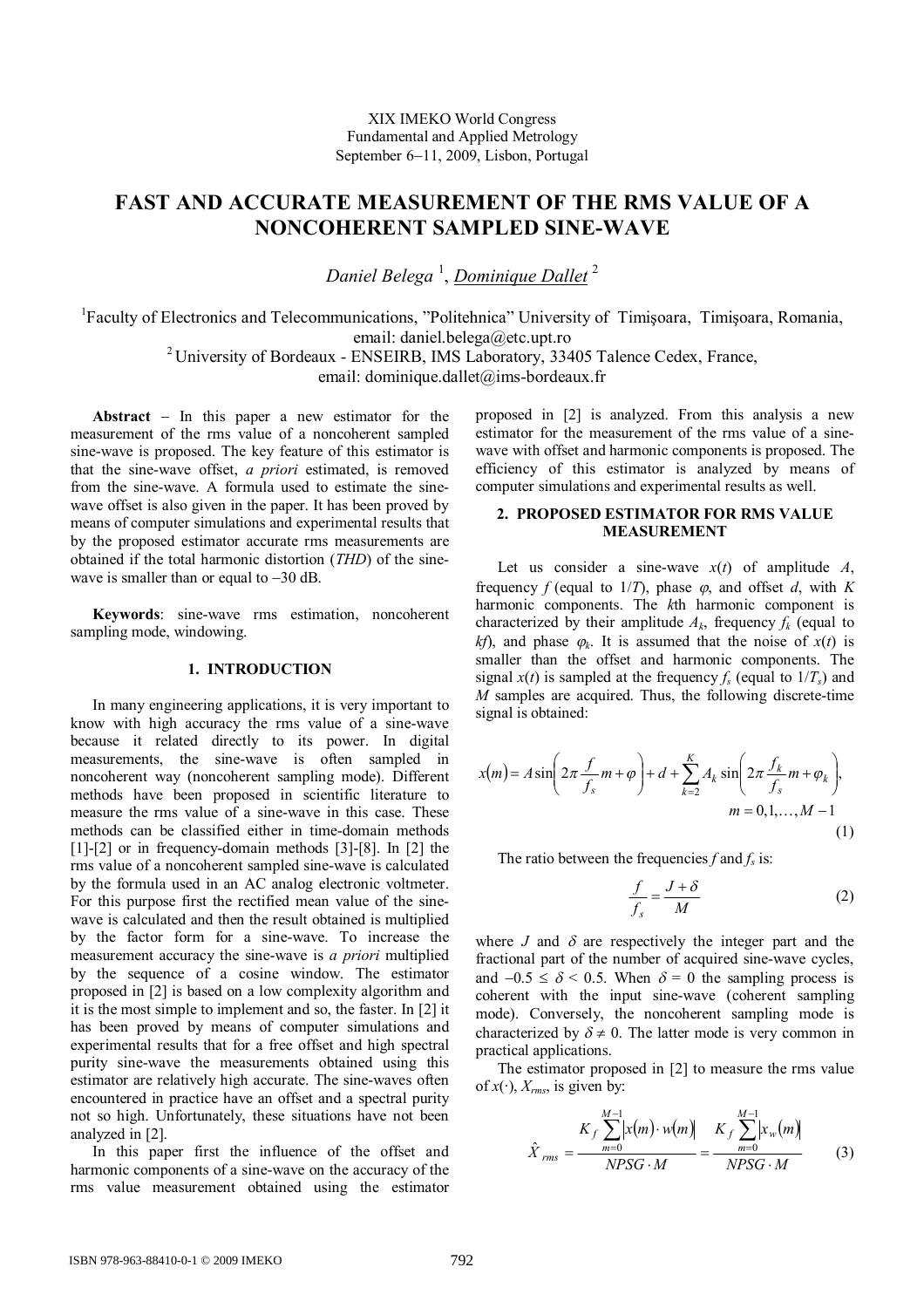where  $w(\cdot)$  is a window sequence,  $K_f$  is the form factor  $(K_f = \pi/2\sqrt{2})$ , and *NPSG* is the window normalized peak

signal gain 
$$
\left( NPSG = \sum_{m=0}^{M-1} w(m)/M \right)
$$
.

The sine-wave  $x(\cdot)$  is multiplied by  $w(\cdot)$  in order to reduce the bias of the rms value determined by the part of signal period  $\delta T$  at the end of  $(J + \delta)T$ . By this multiplication the signal  $x_w(m) = x(m) \cdot w(m)$  is obtained.

The cosine windows are used in the estimator  $\hat{X}_{rms}$ . It should be noted that for these windows *NPSG* is equal to the first window coefficient,  $a_0$ .

In [2] it has been proved by means of computer simulations and experimental results that for  $d = 0$  and small total harmonic distortion (*THD*), *Xrms* is estimated with relative high accuracy by  $\hat{X}_{rms}$ .

In the following the case in which  $d \neq 0$  and *THD* has an important value is investigated. Since the expression of  $\hat{X}_{rms}$  contains the modulus of  $x_w(\cdot)$  the relative error of  $X_{rms}$ ,  $\gamma$ , is smaller than a upper limit,  $\gamma_{\text{im}}$ . For  $\delta = 0$  this upper limit is given by (see (A.13) from Appendix):

$$
\gamma_{\text{lim}} = \frac{K_f |d|}{X_{\text{rms}i}} + \sum_{k=2}^{K} \frac{X_{\text{rms}ki}}{X_{\text{rms}i}}
$$
(4)

where  $X_{rmsi}$  is the theoretical value of  $X_{rms}$  ( $X_{rmsi} = A/\sqrt{2}$ ) and *Xrmski* is the theoretical value of rms value of the *k*th harmonic component ( $X_{\text{rmski}} = A_k / \sqrt{2}$ ).

For  $\delta \neq 0$  the expression of the upper limit it is very difficult to obtain and it will therefore not be derived.

From (4) it is obvious that the accuracy of the *Xrms* measurement increases as *d* and  $A_k$  ( $k = 2, 3, \ldots, K$ ) decrease. Thus, the best solution to obtain an accurate *Xrms* measurement is to remove the offset and the harmonic components from  $x(\cdot)$ . In order to remove the harmonic components it is necessarily to estimate each harmonic component parameters. This task is too complex and increases the complexity of the measurement of *Xrms* and therefore, it will not be made. On the other hand, *d* can be estimated by:

$$
\hat{d} = \frac{X_w(0)}{M \cdot NPSG} = \frac{\sum_{m=0}^{M-1} x_w(m)}{M \cdot NPSG}
$$
 (5)

where  $X_w(0)$  is the first component (DC component) of the discrete Fourier transform (DFT) of *xw*(·).

Thus, to increases the accuracy of the *Xrms* measurement,  $\hat{d}$  is *a priori* removed from  $x(\cdot)$  and  $X_{rms}$  is estimated by:

$$
\widetilde{X}_{rms} = \frac{K_f \sum_{m=0}^{M-1} \left| \left( x(m) - \hat{d} \right) \cdot w(m) \right|}{NPSG \cdot M}.
$$
\n(6)

# **3. SIMULATION AND EXPERIMENTAL RESULTS**

The aim of this section is to determine the efficiency of the estimator  $\widetilde{X}_{rms}$  by means of computer simulation and experimental results.

#### *3.1. Simulation results*

Fig. 1 shows the maximum of the modulus of  $\gamma$ ,  $|\gamma|_{\text{max}}$ , as a function of  $\delta$  and *d* (Fig. 1a),  $\delta$  and *THD* (Fig. 1b), and *d* and *THD* (Fig. 1c).



Fig. 1.  $|\gamma_{\text{max}}$  as a function of: (a)  $\delta$  and *d*, (b)  $\delta$  and *THD*, (c) *d* and *THD*.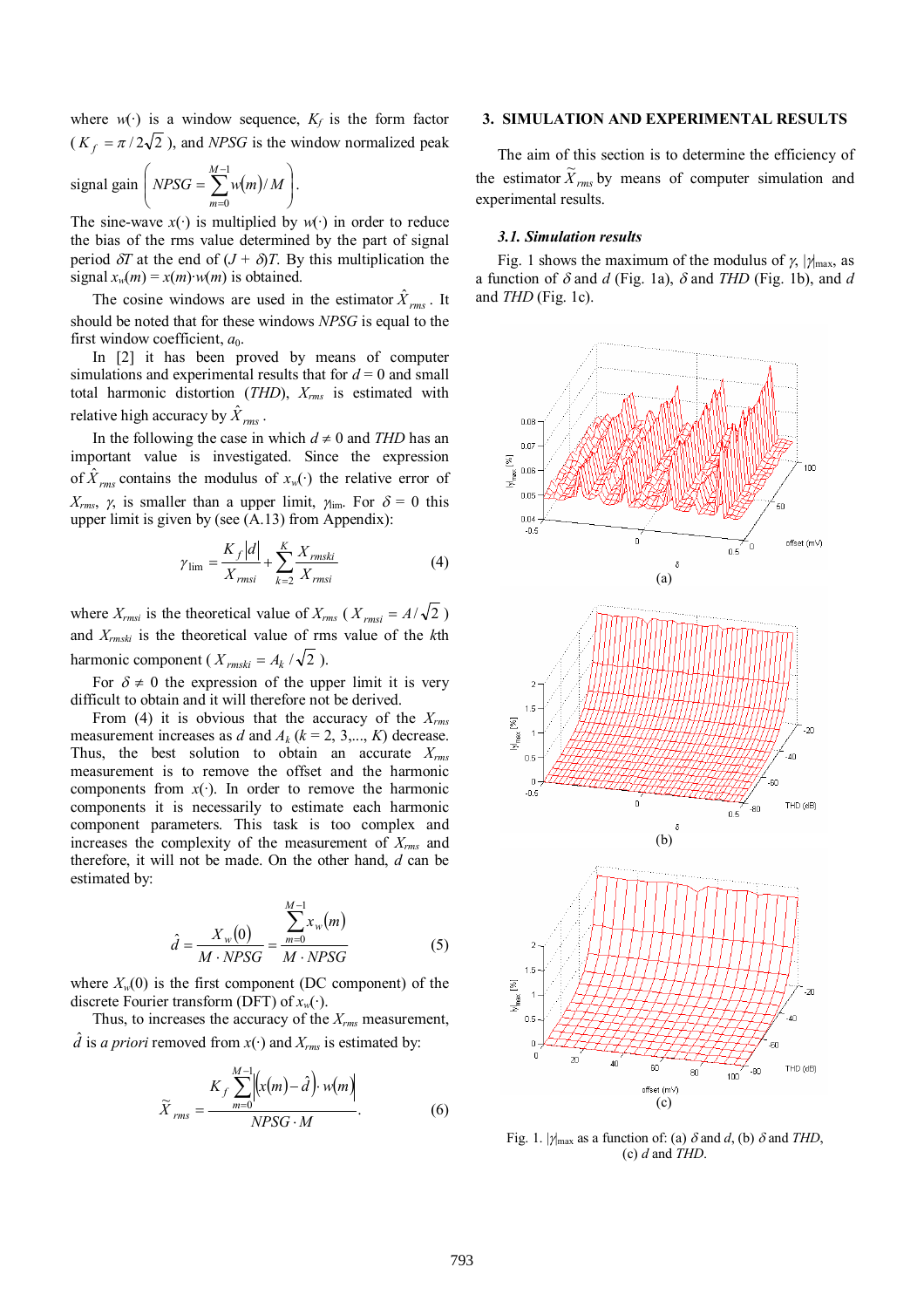The modelled  $x(\cdot)$  is characterized by:  $A = 1$  V,  $J = 11$ and  $M = 1024$ . The sine-wave has the  $2<sup>nd</sup>$  and  $3<sup>rd</sup>$  harmonic components of amplitude  $A_2$  and  $A_3 = A_2/2$ . The phases of the sine-wave and harmonic components are uniformly distributed on  $[0, 2\pi)$  rad. The Hann window is used.

In Figs. 1a and 1b,  $\delta$  varies in the range  $[-0.5, 0.5)$  with a step of 1/40 and in Fig. 1c,  $\delta = 0.2$ . In Figs. 1b and 1c, *THD* varies in the range  $[-80, -20]$  dB with a step of  $-5$  dB and in Fig. 1a,  $THD = -50$  dB. In Figs. 1a and 1c,  $d$  varies in the range  $[0, 100]$  mV with a step of 5 mV, and in Fig. 1b,  $d = 50$  mV. The signal is applied to an ideal digitizer with a 14-bit bipolar analog-to-digital converter (ADC). The fullscale range (*FSR*) of the ADC is equal to 5 V. Thus, the quantization noise of the ADC is the only noise which affects the sine-wave. This is modelled by a uniform additive noise. For each  $\delta$  and *d* (Fig. 1a),  $\delta$  and *THD* (Fig. 1b), and *d* and *THD* (Fig. 1c),  $|\gamma_{\text{max}}|$  occurring during the phases variation is retained. Each time 100 runs are done.

As expected, the variation of *d* does not affect very much the estimation of  $X_{rms}$  - the greater  $|\gamma|_{max}$  obtained from the results shown in Fig. 1 is equal to 0.08%, which is a small error. On the other hand,  $|\gamma|_{\text{max}}$  increases as the *THD* increases. Thus, the worst case is obtained for *THD* = -20 dB, when  $|\gamma_{\text{max}}|$  is equal to 1.84% (in both Figs. 1b and 1c), which is an acceptable error. However, it should be noted that for a smaller *THD* more accurate measurements of  $X_{rms}$  are obtained – for example for  $THD = -30$  dB, the greater  $|\gamma|_{\text{max}}$  is equal to 0.3% (Fig. 1b), which is a relative small error.

Many other simulations were performed for different values of *A* (smaller than *FSR*/2) and *J* (higher than 5) and in all cases a behaviour like the one depicted in Fig. 1 was always observed.

#### *3.2. Experimental results*

The results obtained using the estimator  $\widetilde{X}_{rms}$  are compared with those obtained using the interpolated DFT (IpDFT) method [5]-[8]. The IpDFT method provides very accurate measurements of the amplitude of a sine-wave (and also of the rms value). In both cases the Hann window is employed. For this purpose a graphical interface has been also implemented using MATLAB. In this graphical interface the acquired sine-wave and its spectrum are shown. To compute the spectrum the 4-term minimum error energy window is employed [4]. The rms values obtained using the estimator  $\widetilde{X}_{rms}$  and the IpDFT method are also given.

The sine-waves are obtained from different signal generators. The acquisition system has a 14-bit bipolar ADC with *FSR* equal to 6 V. The sampling frequency is equal to 48.077 kHz.

The sine-waves are first obtained from the Agilent 33220A signal generator. The sine-waves parameters are: amplitude 1.5 V, frequency 1.2 kHz and offset 100 mV. The user's manual specifies a *THD* smaller than 0.04% at this frequency. A number of 25 records are collected of  $M =$ 1024 samples each. Fig. 2(a) shows, for each record, the results obtained using the estimator  $\widetilde{X}_{rms}$  and the IpDFT method. Fig. 2(b) shows by means of the graphical interface the results obtained for the  $13<sup>th</sup>$  acquired sine-wave.



Fig. 2. For the sine-waves obtained from Agilent 33220A signal generator: (a) The values of the *Xrms* measurements obtained using the estimator  $\widetilde{X}_{rms}$  and the IpDFT method for each record, (b) The results obtained for the  $13<sup>th</sup>$  acquired sine-wave.

For each record, the results obtained using the estimator  $\widetilde{X}_{rms}$  differs from those obtained using the IpDFT method beginning to the fourth digit after the decimal point. Thus,  $X_{rms}$  is accurately measured using the estimator  $\overline{\tilde{X}}_{rms}$ . This behaviour is achieved because the acquired sine-waves have a high spectral purity (see Fig. 2(b)).

Moreover, the accuracy of the proposed estimator is investigated for sine-waves with important harmonic components. For this purpose asymmetric sine-waves are acquired from the TG315 signal generator. The amplitude of the signals is 1 V, the frequency is 1 kHz and the offset is 100 mV. The asymmetry ensures a high *THD*. A number of 25 records are collected of  $M = 1024$  samples each. Fig. 3(a) shows, for each record, the results obtained using the estimator  $\widetilde{X}_{rms}$  and the IpDFT method. Fig. 3(b) shows by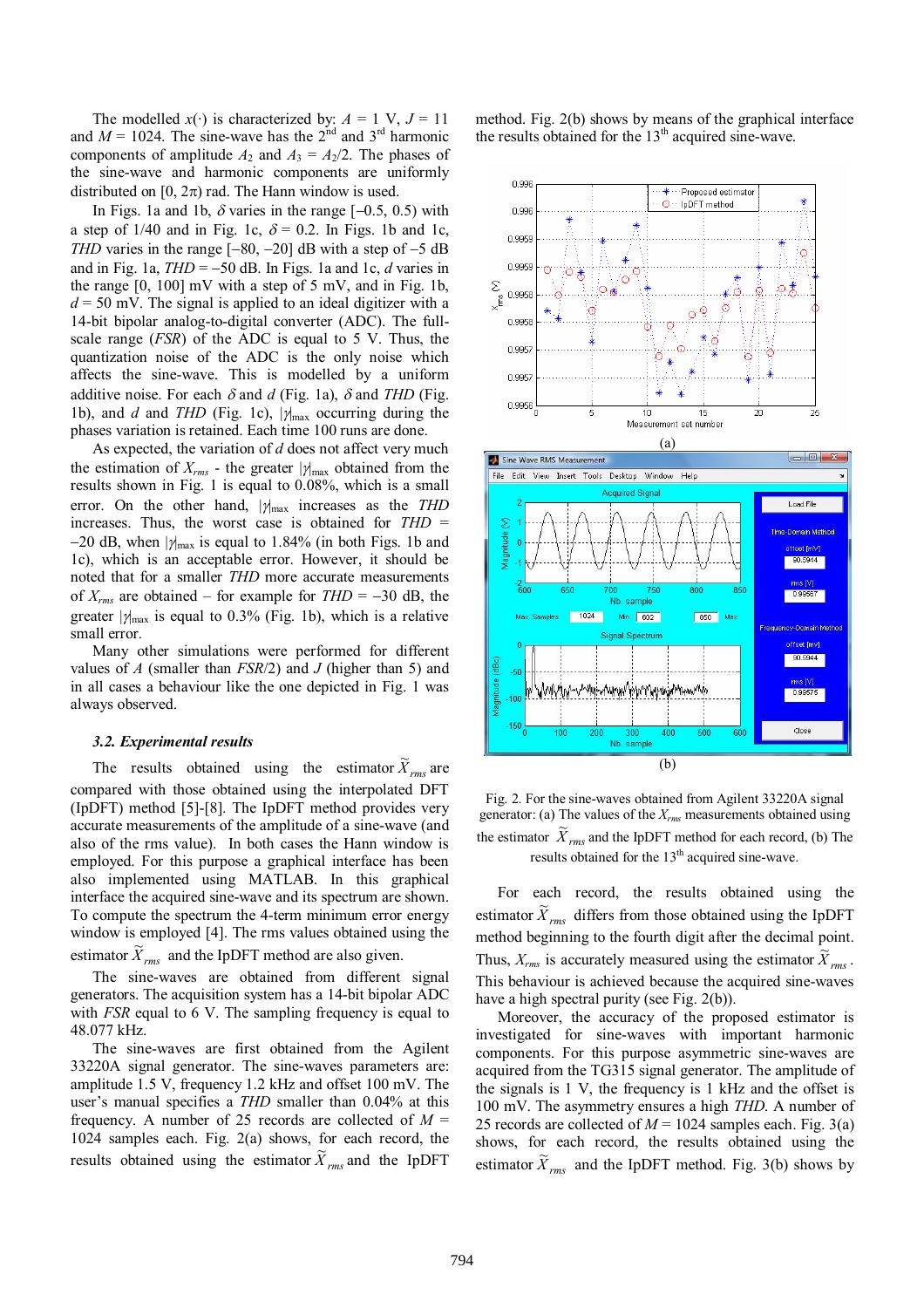means of the graphical interface the results obtained for the 15<sup>th</sup> acquired signal.





Fig. 3. For asymmetric sine-waves obtained from the TG315 signal generator: (a) The values of the *Xrms* measurements obtained using the estimator  $\widetilde{X}_{rms}$  and the IpDFT method for each record, (b) The results obtained for the  $15<sup>th</sup>$  acquired signal.

From the spectrum of the  $15<sup>th</sup>$  acquired signal presented in Fig. 3(b) it follows that after the fundamental the highest spectral line is equal to  $-21.07$  dB, which is a high value. Even in this case the proposed estimator provides relative accurate rms measurements since they differs from those obtained using the IpDFT method beginning to the third digit after the decimal point.

# **4. CONCLUSION**

In this paper an estimator for measurement the rms value of a noncoherent sampled sine-wave is proposed. The signal used in the estimation is the sine-wave from which the offset, *a priori* estimated, is removed. The performed simulations and experimental results confirm that the proposed estimator has a relative high efficiency for sinewave with THD smaller than or equal to –30 dB.

Moreover, the proposed estimator is very simple to implement. Therefore, this is well suited for real-time measurement of the rms value of a discrete-time sine-wave.

#### **APPENDIX**

# *Determination the limit of the relative error of Xrms***,** *lim*

Let us assume that the sine-wave is coherently sampled, i.e.  $\delta = 0$ . The theoretical rms value of the continual-time signal  $x_w(t)$  is given by:

$$
X_{wrms} = \frac{K_f}{JT} \int_0^{JT} \left| x(t) \cdot w(t) \right| dt
$$
  
= 
$$
\frac{K_f}{JT} \int_0^{JT} \left| A \sin(2\pi ft + \varphi) + \sum_{k=2}^K A_k \sin(2\pi k ft + \varphi_k) + d \right| \cdot \left| w(t) \right| dt.
$$
  
(A.1)

Assuming that  $w(\cdot)$  is a *H*-term cosine window with the coefficients  $a_i$ ,  $i = 0, 1, \ldots, H-1$ . In the time-domain  $w(\cdot)$  is defined as:

$$
w(t) = \sum_{h=0}^{H-1} a_h \cos\left(2\pi \frac{2ht}{JT}\right).
$$
 (A.2)

It should be noticed that for a cosine window  $|w(t)| =$  $w(t)$  and *NPSG* =  $a_0$ .

From  $(A.1)$  the following inequality can be established:

$$
X_{wrms} \leq \frac{K_f}{JT} \left[ \int_0^{JT} \left| A \sin(2\pi ft + \varphi) \right| \cdot w(t) dt + \sum_{k=2}^K \int_0^{JT} \left| A_k \sin(2\pi k ft + \varphi_k) \right| \cdot w(t) dt + \left| d \right| \int_0^{JT} w(t) dt \right].
$$
 (A.3)

We have:

$$
\int_{0}^{JT} |A_k \sin(2\pi kft + \varphi_k) \cdot w(t) dt
$$
\n
$$
= \int_{0}^{JT} |A_k \sin(2\pi kft + \varphi_k) \cdot| \sum_{h=0}^{H-1} a_h \cos\left(2\pi \frac{2ht}{JT}\right) dt
$$
\n
$$
= \sum_{h=0}^{H-1} a_h \cdot \int_{0}^{JT} |A_k \sin(2\pi kft + \varphi_k) \cos\left(2\pi \frac{2ht}{JT}\right) dt
$$
\n
$$
= a_0 \int_{0}^{JT} |A_k \sin(2\pi kft + \varphi_k) dt
$$
\n
$$
+ \sum_{h=1}^{H-1} a_h \cdot \int_{0}^{JT} |A_k \sin(2\pi kft + \varphi_k) \cos\left(2\pi \frac{2ht}{JT}\right) dt.
$$
\n(A.4)

The first integral from the last expression of (A.4) is given by: